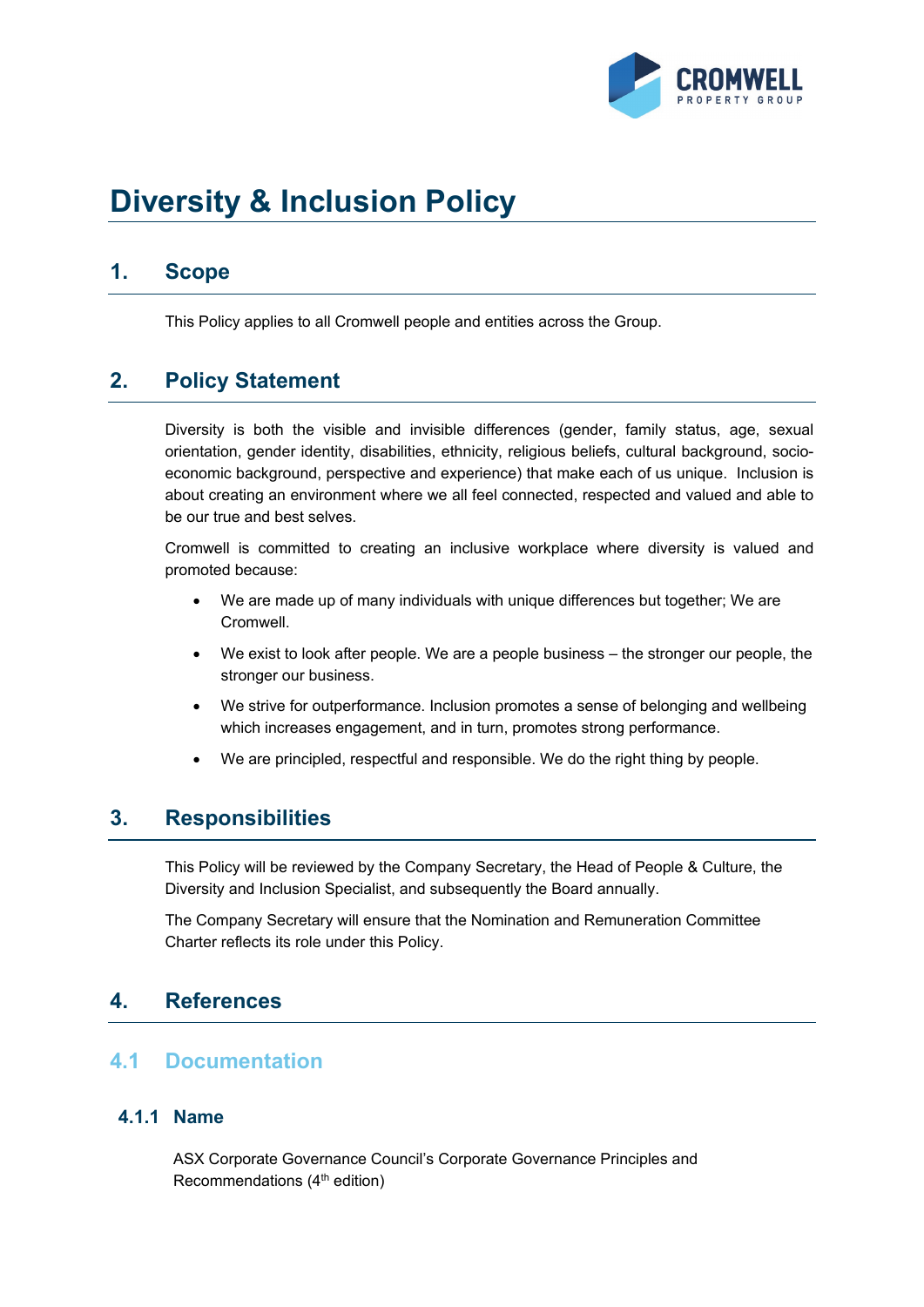

#### Diversity Policy

#### **4.2 Legislation**

Relevant to this Diversity Policy, Cromwell is a 'relevant employer' under the *Workplace Gender Equality Act 2012* (Cth) and complies with the reporting, notification and access requirements.

## **5. Policy Content**

#### **5.1 Diversity & Inclusion at Cromwell**

Diversity and Inclusion are at the core of our values, we are:

- Principled, we set the standards and have the courage to do what is right, when we think it is right.
- Respectful, we are humble and empathetic, working collegiately to look after our stakeholders
- Responsible, we are diligent and committed to continuous improvement and building a sustainable and resilient business.

We have a set of D&I Principles which guide the everyday behaviour of our people and stem from our values:

- We recruit from a diverse pool
- We select objectively, based on Key Skill Behaviours and common values
- We address inequality
- We call behaviour which doesn't align with these principles
- We schedule meetings and events inclusively
- We are empathetic to our people's commitments
- We ensure everyone gets an equal opportunity to contribute
- We use inclusive language
- We recognise the value of diversity
- We remunerate fairly
- We assess performance objectively
- We are conscious of our biases

We aim to:

- Create a culture of respect and inclusion; and
- Value and foster diversity.

We will do so by setting tangible action plans, measuring and reporting progress and creating executive accountability.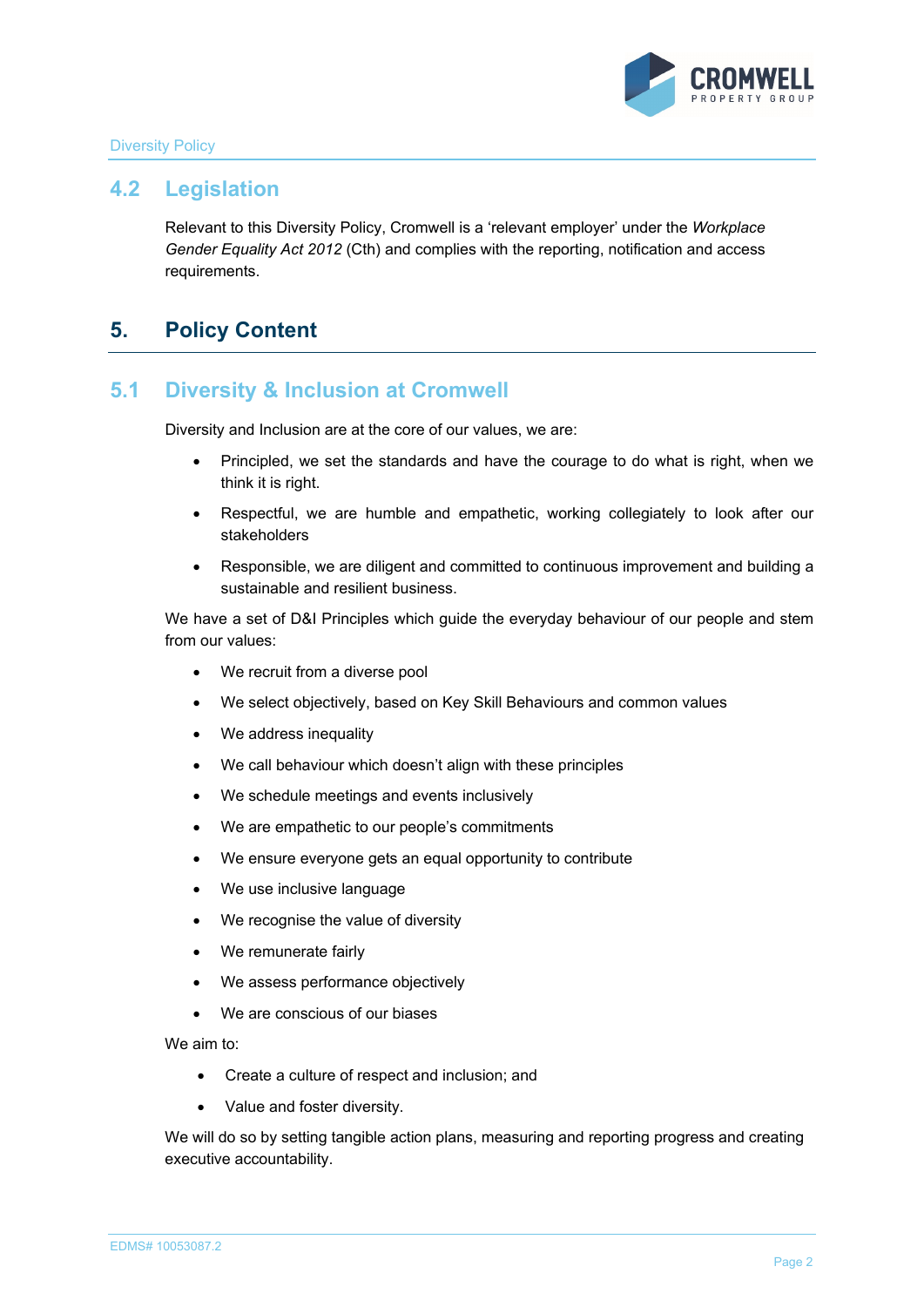

#### **5.2 Culture**

Cromwell is committed to protecting the health, safety and wellbeing of its employees and preventing discrimination and sexual harassment. Cromwell has a Sexual Harassment Policy, an Equal Employment Opportunity Policy and a Grievance Procedure.

# **5.3 Recruitment & Selection**

We recruit in a way that complies with our legislative and regulatory requirements, attracts a diverse range of talent and aligns with our values. The People & Culture team supports Hiring Managers to:

- Think broadly about the benefits of a team and an organisation with a diverse range of skills, experience and perspectives.
- Be mindful of using inclusive language and behaviour during recruitment activities to encourage a diverse range of applicants.
- Be mindful, and keep in check, their biases, both conscious and unconscious.
- Use consistent, fair and equitable selection practices.

#### **5.4 Flexible Work Practices**

Cromwell acknowledges that people have commitments and interests outside of work and are committed to supporting them to achieve their work and personal goals. Employees who are carers, >55 years old or have a disability can request flexible working arrangements under the National Employment Standards. All employees can access a level of choice of how, when and where they work via Cromwell's Agile (Australia) and Hybrid (Europe) Working Policies, in order to support an effective work and life balance.

#### **5.5 Diversity Committee**

Cromwell has a Diversity and Inclusion Committee made up of representatives from various departments and employee levels across the business. The mission of the Diversity and Inclusion Committee is to support the execution of the Diversity and Inclusion Strategy, advocate for and champion cultural change that promotes greater diversity and an inclusive organisational culture. The Committee is a link between the Leadership Team and the business as well as a forum for consultation, discussion and leveraging of resources.

The Board will adopt (on recommendation from the Nomination and Remuneration Committee) measurable objectives for each financial year to ensure that targeted action toward increasing Cromwell's diversity and inclusiveness occurs. The objectives should be appropriate and meaningful and able to be measured and monitored for effectiveness. Specifically, they will include the Board's target with regard to gender equity in Board composition.

Notwithstanding anything to the contrary in this Policy, this Policy does not impose an obligation on any Cromwell Director, officer or employee to engage in, or justify engaging in, any conduct which is illegal or contrary to any anti-discrimination or equal employment opportunity laws in any State or Territory of Australia in which Cromwell operates.